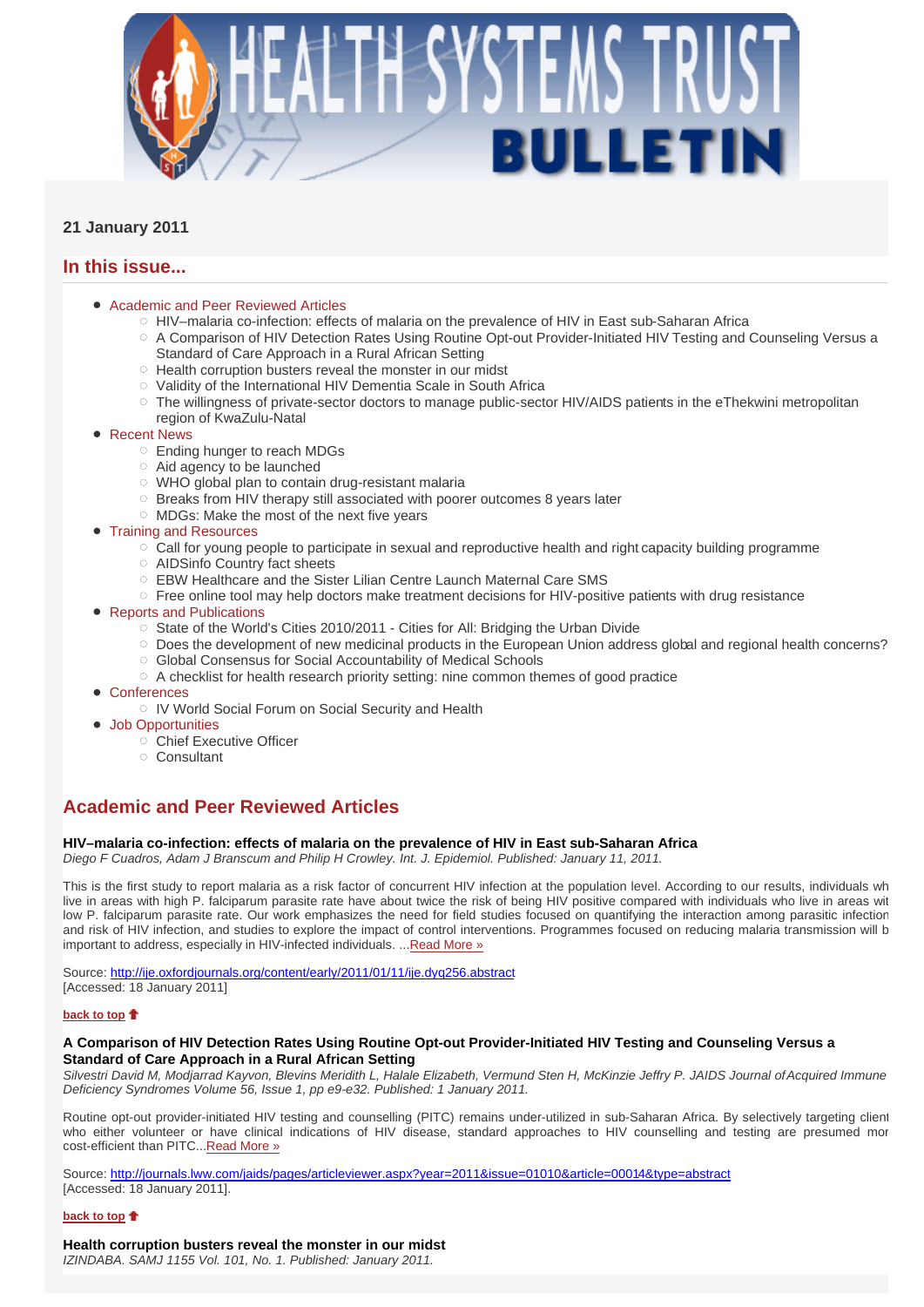Provincial health departments are beginning to show modest success in meeting President Jacob Zumas exhortation to root out fraud an corruption, but their efforts have revealed a national pandemic of looting, conservatively costing hundreds of millions, much of it deeply systemic While the crime-busting efforts are contributing significantly to reducing many provinces billion rand budget deficits, poor management, ineffectiv financial systems and lack of skills continue to aggravate matters and to provide rich and easy pickings for syndicates...Read More »

Source: http://www.samj.org.za/index.php/samj/article/viewFile/4675/3052 [Accessed: 21 January 2011]

## **back to top**

## **Validity of the International HIV Dementia Scale in South Africa**

*John A. Joska, Jennifer Westgarth-Taylor, Jacqueline Hoare, Kevin G.F. Thomas, Robert Paul, Landon Myer, Dan J. Stein. AIDS Patient Care and STDs. Published: 7 January 2011.*

HIV-associated neurocognitive disorders (HAND) remain prevalent, especially in regions like South Africa where HIV prevalence is high but acces to antiretroviral treatment (ART) is limited. The incidence of HIV dementia (HAD) has been halved with the use of ART, but the prevalence remain high. Appropriate brief screening tools to screen for HAD are needed in order to facilitate treatment initiation. The validity of the International HI Dementia Scale has not been established in a region where infection with HIV clade C is predominant. The International HIV Dementia Scal (IHDS) was administered together with a detailed neuropsychological test battery to 96 HIV-positive individuals who had not received ART and wh were attending primary care HIV clinics...Read More »

Source: http://www.liebertonline.com/doi/abs/10.1089/apc.2010.0292 [Accessed: 18 January 2011]

## **back to top**

## **The willingness of private-sector doctors to manage public-sector HIV/AIDS patients in the eThekwini metropolitan region of KwaZulu-Natal**

*Panjasaram Naidoo, Champaklal C. Jinabhai, Myra Taylor. Afr J Prm Health Care Fam Med. 2010;2(1), Art. #102, 5 pages.*

South Africa is severely affected by the AIDS pandemic and this has resulted in an already under-resourced public sector being placed unde further stress, while there remains a vibrant private sector. To address some of the resource and personnel shortages facing the public sector i South Africa, partnerships between the public and private sectors are slowly being forged. However, little is known about the willingness of private-sector doctors in the eThekwini Metropolitan (Metro) region of KwaZulu-Natal, South Africa to manage public sector HIV and AID patients.... Read More »

Source: http://www.phcfm.org/index.php/phcfm/article/view/102 [Accessed: 18 January 2011]

## **back to top**

## **Recent News**

### **Ending hunger to reach MDGs**

*Lungi Langa. Health-e News. Published: 20 January 2011.*

UNICEF Eastern and Southern Africa Regional Director Elhadj As Sy and WFP Southern, Eastern and Central African Regional Director Mustaph Darboe signed an agreement prioritising both goals and acknowledged the progress that had been made to address the nutritional factor hampering children's health...Read More »

Source: http://health-e.org.za/news/article.php?uid=20033055 [Accessed: 20 January 2011]

#### **back to top**

## **Aid agency to be launched**

*IRIN. Published: 17 January 2011.*

South Africa will launch its own development aid agency in 2011 in a move likely to boost the country's status as an emerging economic power an champion of the African continent. The South African Development Partnership Agency is expected to become operational before mid-2011 and w work with other donor agencies to coordinate development programmes, mainly on the continent.... Read More »

Source: http://www.irinnews.org/report.aspx?ReportID=91651 [Accessed: 18 January 2011]

## **back to top**

## **WHO global plan to contain drug-resistant malaria**

*Stephanie Nebehay. Reuters. Published: 12 January 2011.*

The World Health Organisation launched a plan on Wednesday to stop a form of drug-resistant malaria from spreading from Southeast Asia t Africa, where millions of lives could be at risk. It would cost about \$175 million a year to contain and prevent the global spread of th artemisinin-resistant parasite which first emerged along the Thai-Cambodian border in 2007, the United Nations agency said....Read More »

Source: http://af.reuters.com/article/topNews/idAFJOE70B06420110112 [Accessed: 18 January 2011]

#### **back to top**

### **Breaks from HIV therapy still associated with poorer outcomes 8 years later**

*Michael Carter. Aidsmap. Published: 18 January 2011.*

HIV-positive patients who take breaks from their antiretroviral therapy have poorer increases in their CD4 cell count, are more likely to develo HIV-related illness, and have a higher risk of death than individuals who take continuous treatment, and these risks persist for at least eight year after the treatment break, Swiss investigators report in the online edition of AIDS...Read More »

Source: http://www.aidsmap.com/Breaks-from-HIV-therapy-still-associated-with-poorer-outcomes-8-years-later/page/1611595/ [Accessed: 18 January 2011]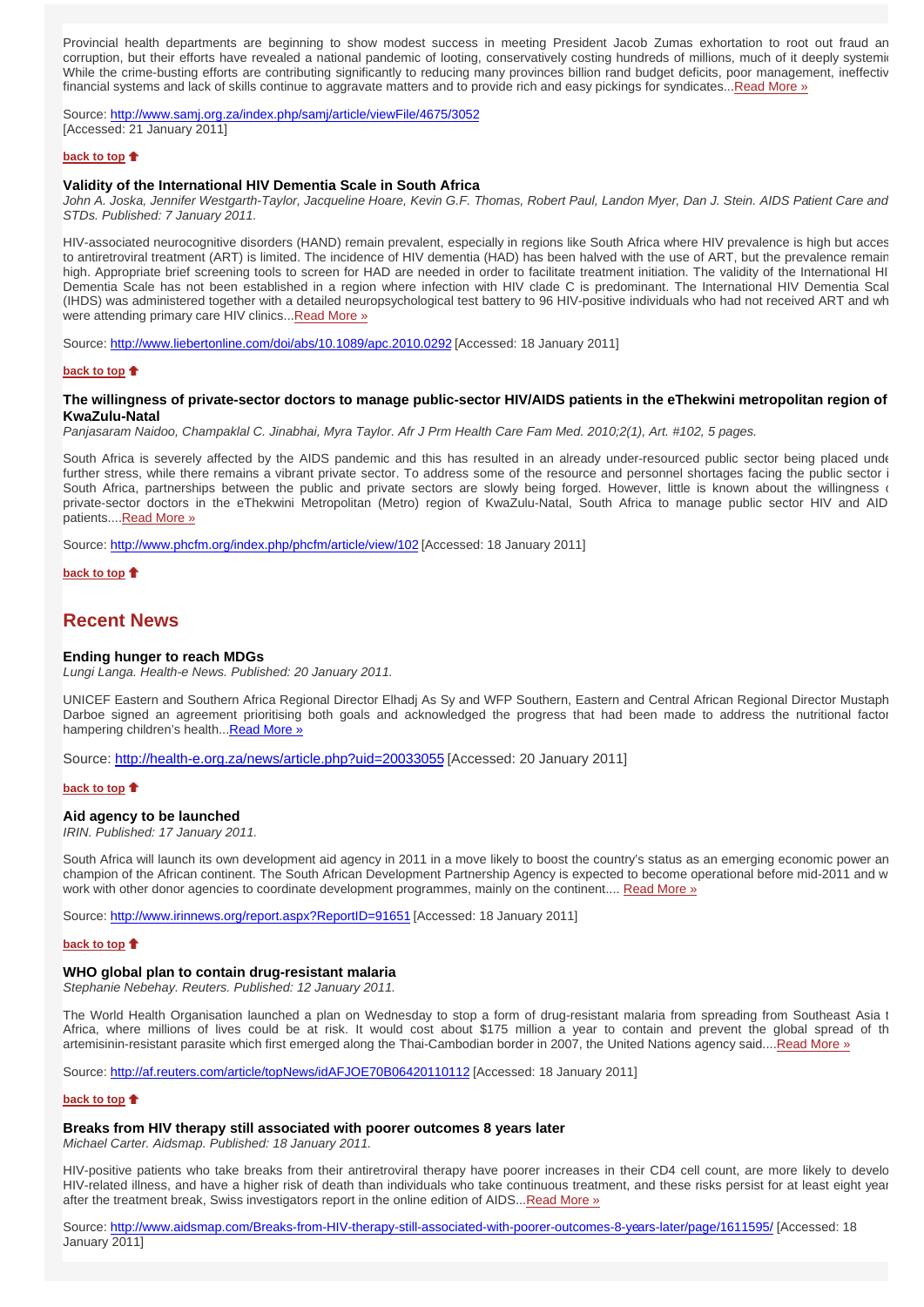#### **MDGs: Make the most of the next five years**

*IRIN. Published: 20 January 2011.*

A decade after world leaders adopted the eight Millennium Development Goals (MDGs), there is no consensus on what impact they have had o global poverty. The academics, policy-makers, civil society activists and development workers who gathered in Johannesburg on 16-19 January for a summit on global poverty agreed that the MDGs have made a difference, but have fallen far short of the ambitious targets on poverty, education health, gender equality and global partnership that 189 countries committed to achieving by 2015....Read More »

Source: http://www.irinnews.org/report.aspx?ReportId=91681 [Accessed: 21 January 2011]

## **back to top**

## **Training and Resources**

#### **Call for young people to participate in sexual and reproductive health and right capacity building programme** *Partners in Sexual Health.*

Partners in Sexual Health (PSH) intends to provide training to young women and men, between 15 and 25 years old, on Sexual and Reproductive Health and Rights leadership. The project, funded by Ford Foundation, will capacitate and mentor young women and men already working and knowledgeable in the field of SRHR within Southern Africa, with Advocacy & Leadership skills to address issues affecting young people, and thus promote the implementation of policies and programmes that will particularly benefit young people.

PSH therefore calls on all interested young people to respond to this advert in writing on or before 31 January 2011 to Dumisani Gabula, e-mail address: dumisani@psh.org.za or admin@psh.org.za.

## **back to top**

## **AIDSinfo Country fact sheets**

*UNAIDS*

An online interactive tool that allows you to select any country in the world and view a variety of indicators specific to the country.

For more information: http://www.unaids.org/en/dataanalysis/tools/aidsinfo/countryfactsheets/

## **back to top**

## **EBW Healthcare and the Sister Lilian Centre Launch Maternal Care SMS**

*Education Project*

EBW Healthcare and the Sister Lilian Centre are launching a free SMS education project for health workers in South Africa. Condensed extracts from EBW Healthcare's Maternal Care course book will be SMS'd to subscribers every Tuesday from 18 January until 5 July, at no cost to the recipient. The SMS's link back to the full text on http://www.ebwhealthcare.com , which publishes the content of the course book for free online.

For more information: http://www.ebwhealthcare.com

#### **back to top**

# **Free online tool may help doctors make treatment decisions for HIV-positive patients with drug resistance**

*Aidsmap. Michael Carter. Published: 20 January 2011*

UK investigators have developed an online resource that can help doctors select the most effective combination of anti-HIV drugs for patients with extensive experience of antiretroviral therapy. Evaluated in two studies published in the January edition of AIDS Patient Care and STDs, suggestions made by the tool led to doctors changing their initial treatment decision in a third of cases. Physicians found the resource easy to use, and the majority said that they would consider using it in the future. An updated version of the resource, the HIV Treatment Response Prediction System (HIV-TRePS) (http://www.hivrdi.org/), is now freely available on the internet, and is based on a computer model that includes information gathered from 65,000 HIV-positive patients across the world.

For more information:

http://www.aidsmap.com/Free-online-tool-may-help-doctors-make-treatment-decisions-for-HIV-positive-patients-with-drug-resistance/page/1615746

#### **back to top**

## **Reports and Publications**

## **State of the World's Cities 2010/2011 - Cities for All: Bridging the Urban Divide**

*UN-HABITAT. Published: 2010.*

The world's urban population now exceeds the world's rural population. What does this mean for the state of our cities, given the strain this global demographic shift is placing upon current urban infrastructure? ...Click Here for Full Report »

Source: http://www.unhabitat.org/pmss/listItemDetails.aspx?publicationID=2917 [Accessed: 19 January 2011]

#### **back to top**

### **Does the development of new medicinal products in the European Union address global and regional health concerns?** *Population Health Metrics. December 2010*

Since 1995, approval for many new medicinal products has been obtained through a centralized procedure in the European Union. In recent years, the use of summary measures of population health has become widespread. We investigated whether efforts to develop innovative medicines are focusing on the most relevant conditions from a global public health perspective...Click Here for Full Report »

Source: http://www.pophealthmetrics.com/content/8/1/34 [Accessed: 21 January 2011]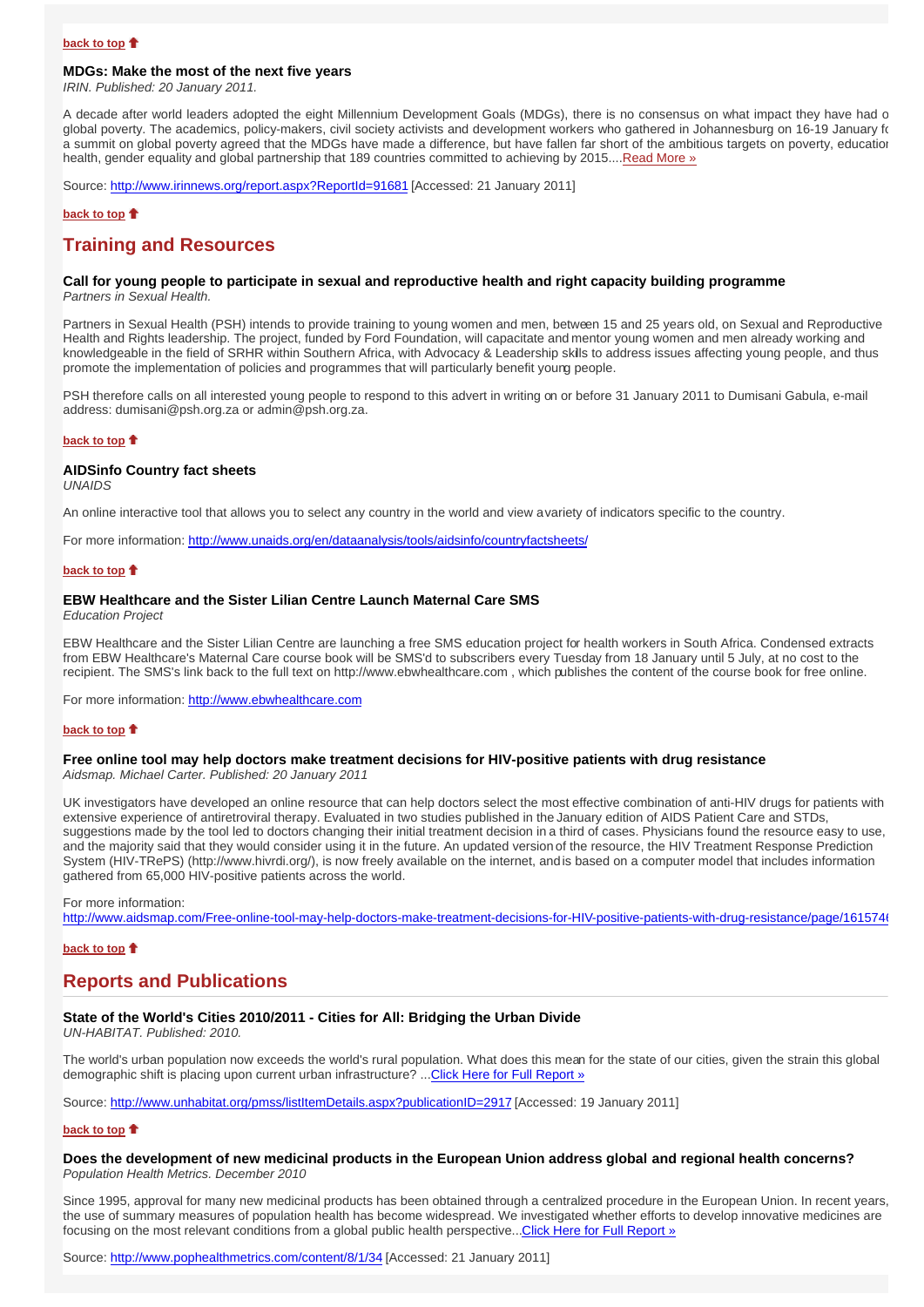## **Global Consensus for Social Accountability of Medical Schools**

*December 2010*

The beginning of the 20th century presented medical schools with unprecedented challenges to become more scientific and effective in the creation of physicians. This was captured in the Flexner report of 1910. The 21st Century presents medical schools with a different set of challenges: improving quality, equity, relevance and effectiveness in health care delivery; reducing the mismatch with societal priorities; redefining roles of health professionals; and providing evidence of impact on people's health status. To address those challenges 130 organizations and individuals from around the world with responsibility for health education, professional regulation and policymaking participated for eight months in a three-round Delphi process leading to a three-day facilitated consensus development conference...Click Here for Full Report »

Source: http://bit.ly/fw4ofp [Accessed: 21 January 2011]

#### **back to top**

#### **A checklist for health research priority setting: nine common themes of good practice**

*Health Research Policy and Systems. December 2010.*

Health research priority setting processes assist researchers and policymakers in effectively targeting research that has the greatest potential publi health benefit. Many different approaches to health research prioritization exist, but there is no agreement on what might constitute best practice. Moreover, because of the many different contexts for which priorities can be set, attempting to produce one best practice is in fact not appropriate, as the optimal approach varies per exercise. Therefore, following a literature review and an analysis of health research priority setting exercises tha were organized or coordinated by the World Health Organization since 2005, we propose a checklist for health research priority setting that allows for informed choices on different approaches and outlines nine common themes of good practice. It is intended to provide generic assistance for planning health research prioritization processes. The checklist explains what needs to be clarified in order to establish the context for which priorities are set; it reviews available approaches to health research priority setting; it offers discussions on stakeholder participation and informatio gathering; it sets out options for use of criteria and different methods for deciding upon priorities; and it emphasizes the importance of well-planned implementation, evaluation and transparency.... Click Here for Full Report »

Source: http://www.health-policy-systems.com/content/8/1/36 [Accessed: 21 January 2011]

**back to top**

## **Conferences**

#### **IV World Social Forum on Social Security and Health**

*Venue: 03 to 06 of February 2011. Medicine College of Dakar University, Senegal. URL: http://www.africa-adapt.net/AA/ProjectOverview.aspx?PID=NxDcOtqzgiA%3d*

The theme of the IV Forum will be "Towards Universal Social Security: a Right without Borders, a System without Barriers." More information can b found at http://www.fsms.org.br for enrollments of individual and collective participants and self-managed workshops.

## **back to top**

## **Job Opportunities**

#### **Chief Executive Officer**

*Mandela Institute for Development Studies. Closing Date: 24 January 2011*

The Mandela Institute for Development Studies (MINDS) seeks to appoint a Chief Executive Officer, based in Johannesburg. S/he will work with th Board of Trustees to establish the Institute as a reputable independent African entity working mainly in the Sub-Saharan Africa region, and will lead coordinate and manage the work of the Institute, and manage human, financial and other assets.

Please view the website for more details: http://www.ngopulse.org/opportunity/mandela-institute-development-studies-chief-executive-officer

#### **back to top**

**Consultant** *South African National AIDS Council.*

*Closing Date: 27 January 2011*

The South African National AIDS Council's (SANAC) Men's Sector seeks to appoint a Consultant, based in Pretoria. S/he will work directly unde the supervision of the Deputy Director at Sonke Gender Justice Network and work very closely with SANAC Men's sector chairperson, Programm Manager at Brothers For Life Campaign, the SANAC Secretariat and Programme Officers of organisations working with men.

Please view the website for more details: http://www.ngopulse.org/opportunity/south-african-national-aids-council-consultant

**back to top**

Forward this email to a friend. Not interested anymore? Unsubscribe. Health Systems Trust PO Box 808, Durban, 4000 Tel: 031 266 9090 Fax: 031 266 9199 Email: editor@hst.org.za

Copyright and Disclaimer

The copyright in the compilation of this bulletin, its name and logo is owned by the Health Systems Trust. You may not reproduce this bulletin, or its name or the Health Systems Trust's logo or its trademarks including those of any other third party that appears in this bulletin, in any form, or for commercial purposes or for purposes of advertising, publicity,